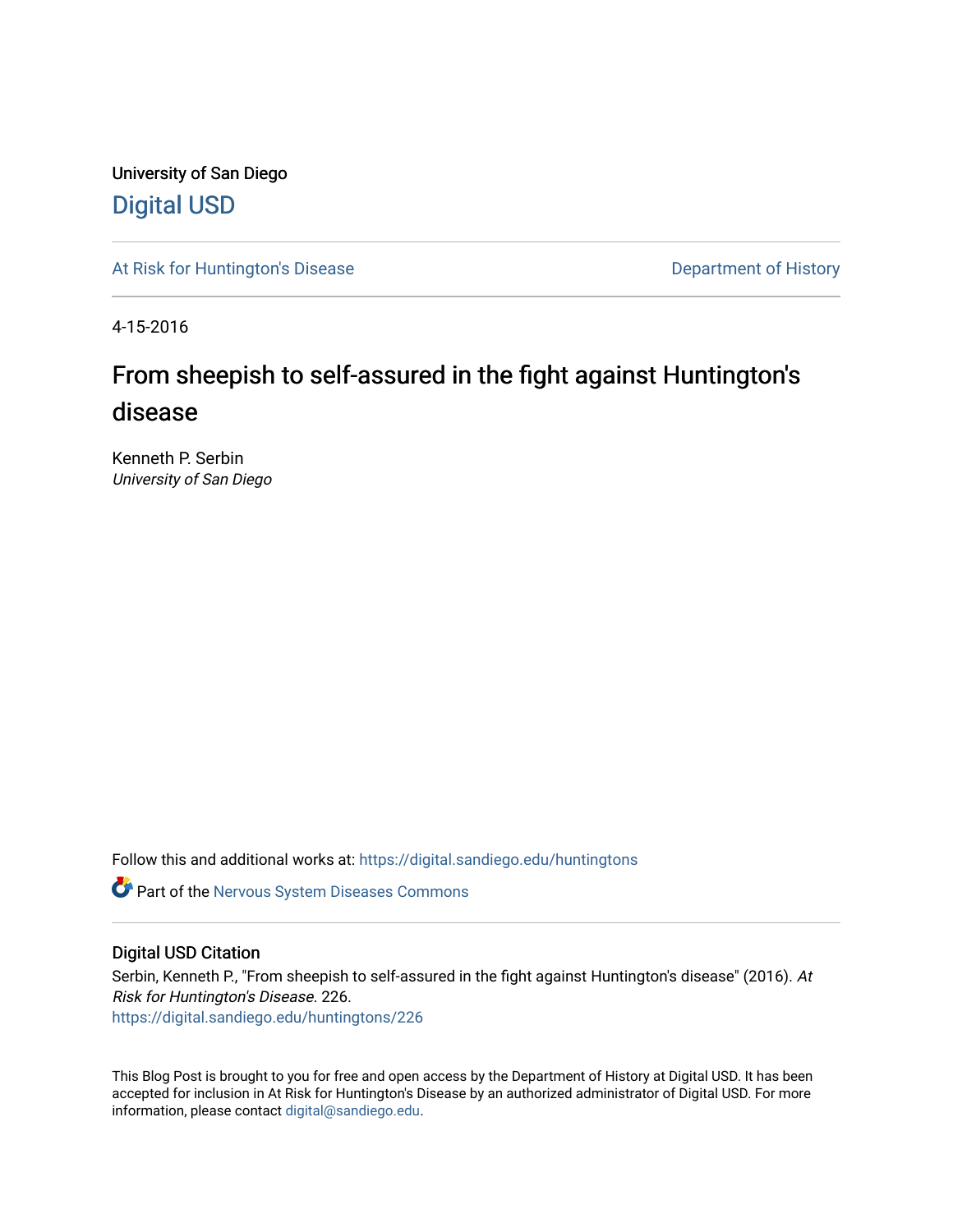#### More **[Create Blog](https://www.blogger.com/home#create) [Sign In](https://www.blogger.com/)**

# [At Risk for Huntington's Disease](http://curehd.blogspot.com/)

*HD is a genetically caused brain disorder that causes uncontrollable bodily movements and robs people's ability to walk, talk, eat, and think. The final result is a slow, ugly death. Children of parents with HD have a 50-50 chance of inheriting the disease. There is no cure or treatment.*

## Blog Archive

- $\blacktriangleright$  [2021](http://curehd.blogspot.com/2021/) (12)
- $2020(16)$  $2020(16)$
- $2019(19)$  $2019(19)$
- $\blacktriangleright$  [2018](http://curehd.blogspot.com/2018/) (16)
- $2017(14)$  $2017(14)$
- $2016(13)$  $2016(13)$
- [►](javascript:void(0)) [November](http://curehd.blogspot.com/2016/11/) (2)
- [►](javascript:void(0)) [October](http://curehd.blogspot.com/2016/10/) (1)
- [►](javascript:void(0)) [September](http://curehd.blogspot.com/2016/09/) (1)
- $\blacktriangleright$  [May](http://curehd.blogspot.com/2016/05/) (2)
- $\nabla$  [April](http://curehd.blogspot.com/2016/04/) (2)
	- From sheepish to selfassured in the fight [against...](http://curehd.blogspot.com/2016/04/from-sheepish-to-self-assured-in-fight.html) Just living life: a focus on what [matters](http://curehd.blogspot.com/2016/04/just-living-life-focus-on-what-matters.html) most in ...
- $\blacktriangleright$  [March](http://curehd.blogspot.com/2016/03/) (1)
- $\blacktriangleright$  [February](http://curehd.blogspot.com/2016/02/) (2)
- $\blacktriangleright$  [January](http://curehd.blogspot.com/2016/01/) (2)
- $2015(24)$  $2015(24)$
- $2014(24)$  $2014(24)$
- $-2013(30)$  $-2013(30)$  $-2013(30)$
- $\rightarrow$  [2012](http://curehd.blogspot.com/2012/) (26)
- $\blacktriangleright$  [2011](http://curehd.blogspot.com/2011/) (33)
- [►](javascript:void(0)) [2010](http://curehd.blogspot.com/2010/) (26)
- $\blacktriangleright$  [2009](http://curehd.blogspot.com/2009/) (21)
- $2008(7)$  $2008(7)$
- $\blacktriangleright$  [2007](http://curehd.blogspot.com/2007/) $(7)$
- $\blacktriangleright$  [2006](http://curehd.blogspot.com/2006/) (4)
- $\blacktriangleright$  [2005](http://curehd.blogspot.com/2005/) (17)

## About Me **GENE [VERITAS](https://www.blogger.com/profile/10911736205741688185)**

View my [complete](https://www.blogger.com/profile/10911736205741688185) profile

## HD Links

[Huntington's](http://www.hdsa.org/) Disease Society of America [International](http://www.huntington-assoc.com/) Huntington **Association** 

#### FRIDAY, APRIL 15, 2016

# From sheepish to self-assured in the fight against Huntington's disease

Occasionally some readers of this blog have told me that, in comparison with their own travails, it seems that I cope well with living at risk for Huntington's disease.

With two decades of experience in the HD fight, a loving family, and a support system that includes a helpful psychotherapist and other health professionals, I've become more self-assured.

However, the hard truth is that I have struggled a lot.

Each act of advocacy, including the articles I post here, represents a challenge.

Driven by fear of the illness, I've constantly strived to improve my advocacy.

I've also been inspired by the dedication and ingenuity of HD researchers as they've advanced [towards the first treatments](https://vimeo.com/156653073) for this complex, incurable disorder. I believe that the hope of effective treatments has boosted the overall morale of the HD community.

Scientists, physicians, drug companies, and advocates all unite forces in this historic quest. Ultimately, HD-affected families hold the key to success. Without our participation in research studies and clinical trials, we won't defeat HD.

#### **The 'HD closet'**

I first heard about HD when I learned of my mother's diagnosis, the day after Christmas 1995. I was about to turn 36.

I immediately started educating myself about the disorder, including the fact that, as the child of an affected parent, I had a 50-50 chance of having inherited the defective gene.

I started attending a monthly HD support group. A few years later I became very active in the local [chapter of the Huntington's Disease Society](http://www.hdsa.org/) of America (HDSA).

However, for many years I hid in the "terrible and lonely HD closet," telling nobody but close relatives and friends about my family's plight.

I quickly learned to feel comfortable around other HD advocates and support group members, but, when first attending public events, I acted sheepishly.

#### **Thanking my geneticist**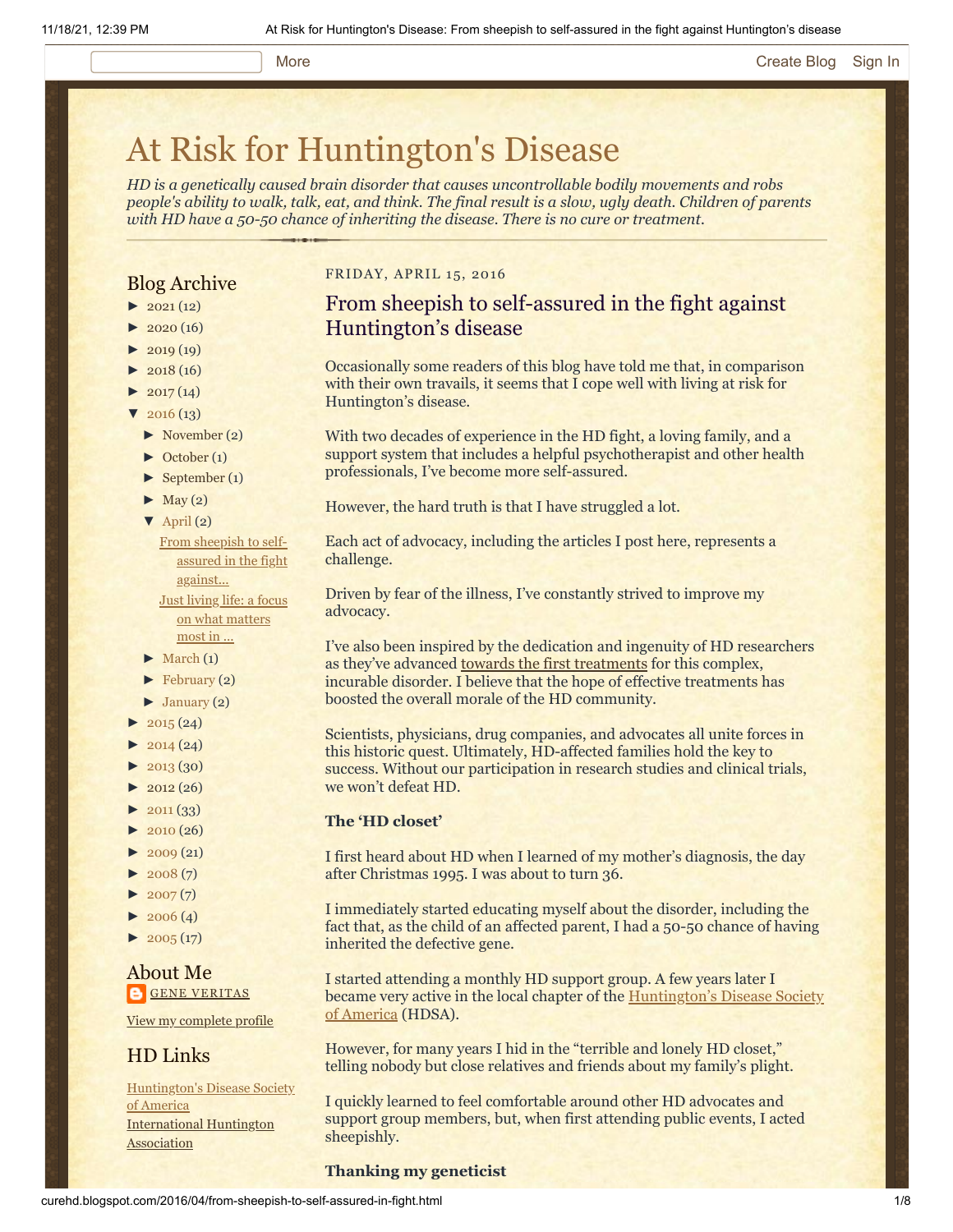[Huntington's](http://hddrugworks.org/) Disease Drug **Works** [Huntington's](http://www.hdlighthouse.org/) Disease **Lighthouse Hereditary Disease [Foundation](http://www.hdfoundation.org/)** [Huntington's](http://www.hdac.org/) Disease Advocacy Center Thomas [Cellini Huntington's](http://www.ourtchfoundation.org/) Foundation HDSA Orange County (CA) [Affiliate](http://www.hdsaoc.org/) HD Free with [PGD!](http://www.hdfreewithpgd.com/) [Stanford](http://www.stanford.edu/group/hopes/) HOPES Earth Source [CoQ10,](http://www.escoq10.com/) Inc.

# HD Blogs and Individuals

Chris Furbee: [Huntingtons](http://www.huntingtonsdance.org/) **Dance** Angela F.: Surviving [Huntington's?](http://survivinghuntingtons.blogspot.com/) Heather's [Huntington's](http://heatherdugdale.angelfire.com/) Disease Page

Last week, I wrote a thank-you e-mail to Dr. O.W. Jones, who made a very generous donation to [my family's team](http://hdsa.donordrive.com/index.cfm?fuseaction=donorDrive.participantDonations&participantID=14714) in the HDSA-San Diego Team Hope Walk, held April 10.

Dr. Jones was the geneticist who delivered fateful news to me in 1999: I carried the HD gene.

In early 2000, he brought the best of news: our daughter-to-be had tested negative for HD in the womb.

Every year I send Dr. Jones, now retired, our family Christmas photo. It's my way of thanking him again for his assistance, and also a way for us to both recall his sage observation after I received my test results: "a positive test is not a diagnosis of the disease." I've lived with that knowledge for nearly 17 years without developing classic symptoms.

"Hi Ken: Keep it going!" Dr. Jones wrote on our donation page.

#### **Summoning up courage**

As I sent my latest note to Dr. Jones, my mind hurtled back the first HDSA-San Diego fundraising gala in October 2001. HDSA presented Dr. Jones with its Distinguished Leadership Award for, as I later wrote in an anonymous article in the chapter newsletter, "his informed and compassionate assistance to the many families faced with the traumatic difficulties of genetic testing for the disease."

It was my first high-profile HDSA event, with community leaders such as San Diego Chargers President Dean Spanos present. Dr. Jones's family also attended.

I had never ventured to bring up HD with anybody outside my inner circle, yet I wanted to personally express my appreciation for Dr. Jones. With great trepidation, I approached one of Dr. Jones's relatives, an adult daughter. In general terms, but with great emotion, I told her how her father had played a very important role for my family.

I had to summon up great courage to say those words. In a very tentative way, I had "come out" about HD.

#### **Small steps are okay!**

Like life, advocacy is a process. Many of my early blog articles reveal how long and difficult the path to greater self-assurance has been.

Indeed, only in late 2012 did I [fully exit the HD closet](http://chronicle.com/article/Racing-Against-the-Genetic/135542/).

It's still not totally comfortable for me to address HD with people outside my inner circle.

Indeed, who could *ever* be completely self-assured when facing a disease like Huntington's?

Ultimately, overcoming the insecurity resulting from the threat of HD starts with joining the cause.

Small steps are okay! With time, they will lead to bigger ones.

The accumulation of small steps by many people is powerful. As I always tell people in online discussions or e-mails, "together we will beat this disease!"

#### **Becoming more assertive**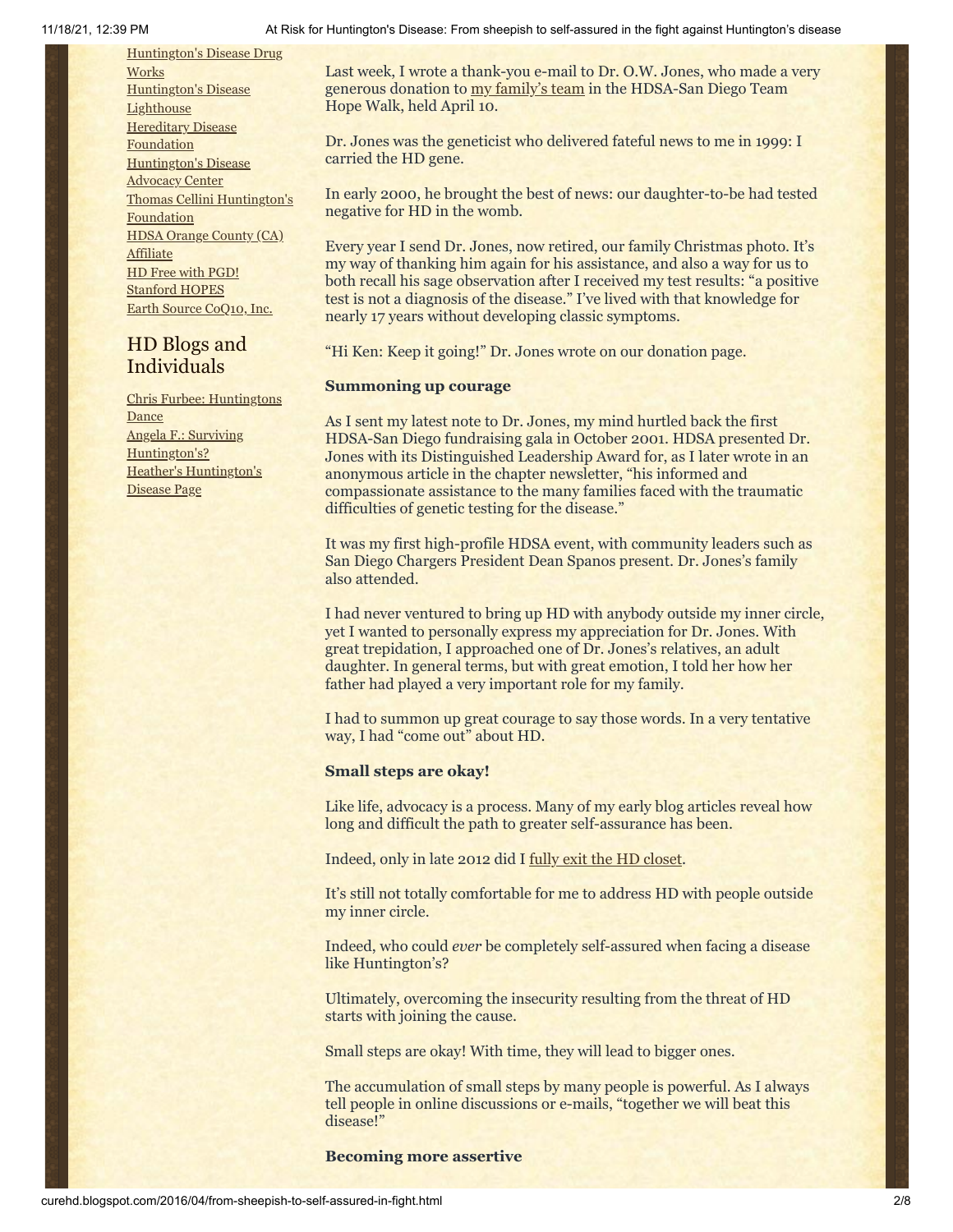11/18/21, 12:39 PM At Risk for Huntington's Disease: From sheepish to self-assured in the fight against Huntington's disease

At the first HDSA-San Diego Team Hope Walk in early 2012, my family had a small team and raised very little money.

Since going public later that year, I have grown more assertive.

The exhortation of one leading local advocate at our support group has often guided me: if we don't tell our stories, why should anybody care about us?

I have shared my family's story with as many people as possible: relatives, friends, co-workers, high school and college classmates, and new acquaintances.

In the last three walks we have entered, my family's team has raised more than \$30,000 for HDSA, thanks to our generous donors.

In addition to raising funds, we've educated scores of people about Huntington's disease and the need for treatments.

This year's San Diego Team Hope Walk was especially poignant. After the several hundred participants finished the course, we held a minute of silence for Terry [Leach, the brave 18-year-old San Diegan who lost his life](http://www.curehd.blogspot.com/2016/01/a-key-huntingtons-disease-trial-remedy.html)long fight against HD on January 2. Terry's mother Angela took part in the walk.

It's time to stop the suffering caused by HD, help point the way to cures for other neurological and rare diseases, and make brain health a national priority.

*(In the spirit of assertive advocacy, I dedicate this article to the members of the Serbin Family Team and the many donors who supported our participation in the 2016 Team Hope Walk. Thanks to their generosity, we garnered \$9,400 for HDSA, making us the top local walk fundraiser for the third time! Scroll down for photo highlights of the walk.)*



*The Serbin Family Team at the 2016 HDSA-San Diego Team Hope Walk: from left to right, Gary Boggs, Yi Sun, Regina Serbin, Dory Bertics, Isabelle Wisco, Bianca Serbin, Allan Rappoport, and Kenneth P. Serbin (aka Gene Veritas) (photo by Randy Oto). Not pictured: Jayne Millum and Cindy Stempien.*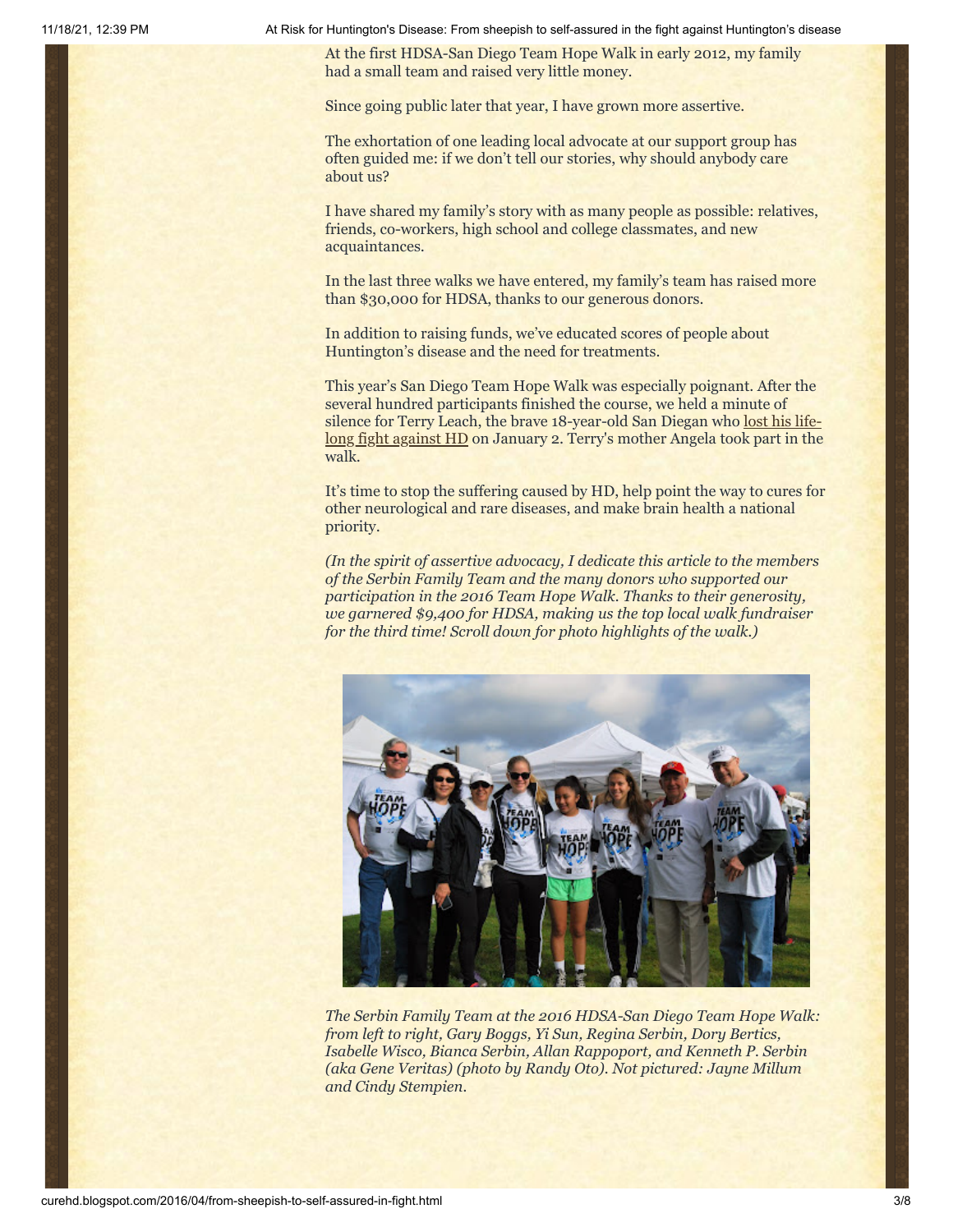

*Serbin Family Team members Gary (left), Ken (Gene Veritas), Regina, and Yi with downtown San Diego skyline in background (personal photo)*



*Advocate Sharon Shaffer, affected by HD, greets former HDSA-San Diego president Bill Johnston, public relations director of the San Diego Chargers and recognized during the event along with daughter Hayley for their leadership in the HD cause (photo by Gene Veritas)*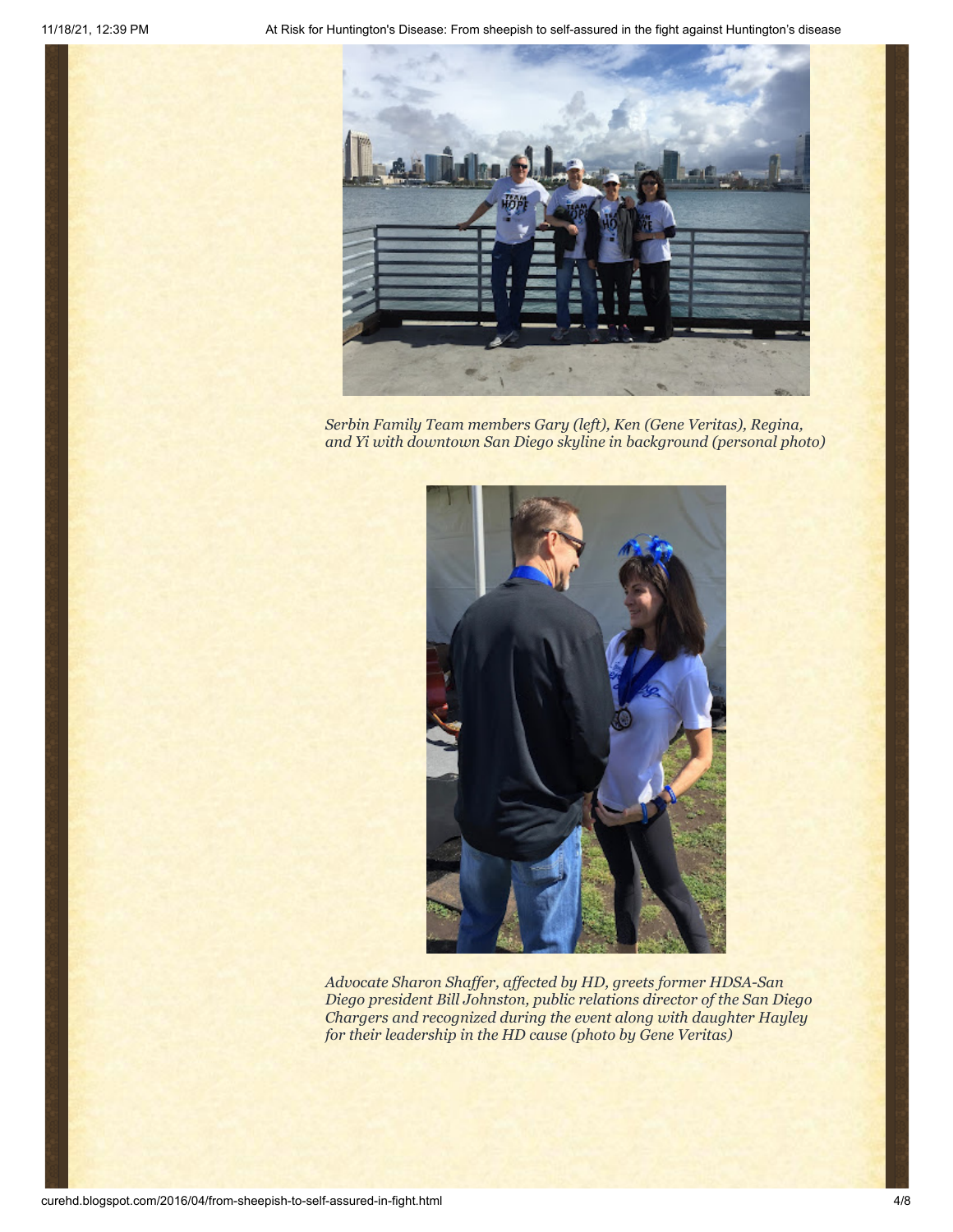

*HDSA-San Diego vice president Misty Daniel (left) recognizes Tim Schroeder, one of the top Team Hope Walk fundraisers, for his steadfast, exemplary fight against Huntington's disease (photo by Randy Oto).*



*Misty and Angela Leach, mother of deceased juvenile HD patient Terry Leach, at the start of the minute of silence for Terry (photo by Randy Oto)*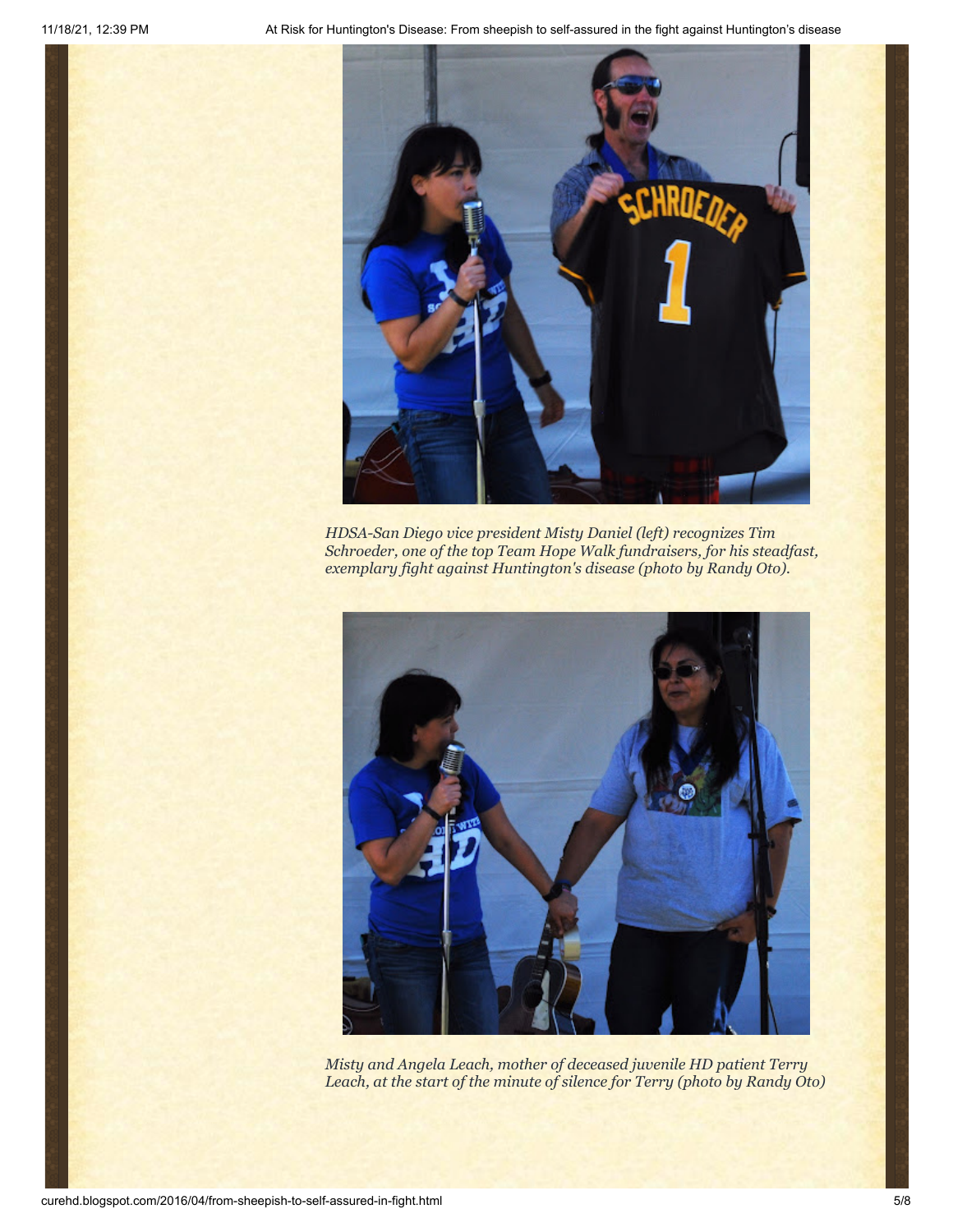

*Participants in the 2016 HDSA-San Diego Team Hope Walk (photo by Randy Oto)*



*Fanny & the Attaboys provided live entertainment (photo by Randy Oto).*

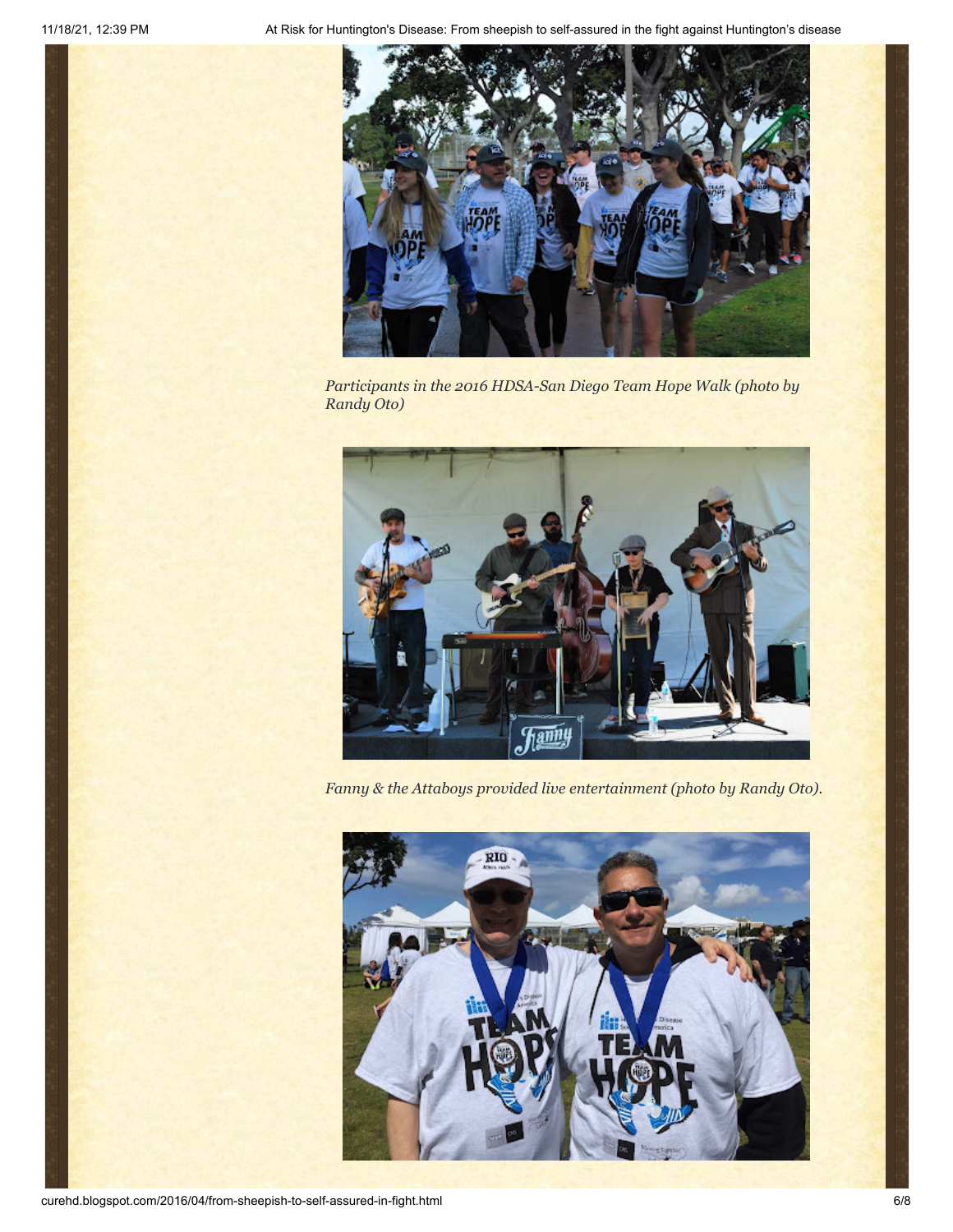11/18/21, 12:39 PM At Risk for Huntington's Disease: From sheepish to self-assured in the fight against Huntington's disease

*Gene Veritas (left) with HDSA-San Diego president Burt Brigida (personal photo)*



*Paul Negulescu (left), vice president of research at Vertex Pharmaceuticals, a sponsor of the Team Hope Walk that conducts HD research, with Gene Veritas, Debbie Negulescu, and Heather Farr of Vertex (photo by Bianca Serbin)*



*Team Hope medals awarded to all participants in the Team Hope Walk (photo by Randy Oto)*